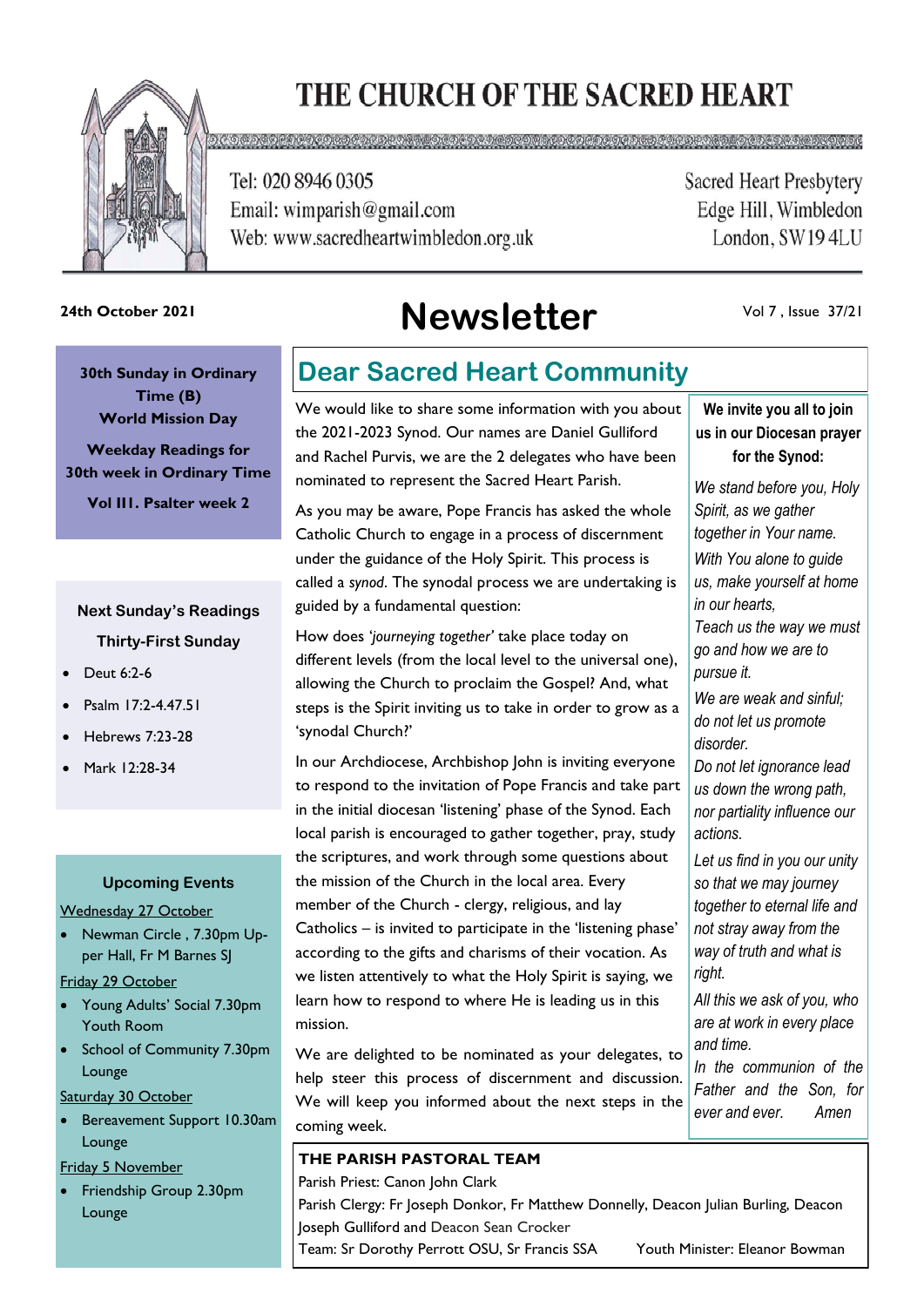### **COLLECTIONS**

Today, 24 October, is World Mission Sunday; today's second collection will be for *Missio*, the Church's official organ for the support of the Foreign Missions.

On Sunday 31 October we will be holding a harvest collection for Christian CARE Association, a charity working in the London Borough of Merton. Volunteers, many from churches of different denominations, show care and concern for our neighbours, as Jesus did. They are supported by churches, schools, women's groups, and many individuals in the Borough and across the UK. They welcome and offer help to anyone. Each year they support around 160 families whose lives are in crisis. For more information please visit [https://christian](https://christiancaremerton.org.uk/)  [caremerton.org.uk/](https://christiancaremerton.org.uk/)

### **THE TUESDAY GROUP (WIDOWS' SUPPORT) 40TH YEAR CELEBRATION**

On Tuesday 30 November in the Lower Parish Hall, all widows are invited for Mass at 12 noon followed by a buffet lunch. This nonstructured group has taken place every Tuesday since Autumn 1981 (except during lockdown). We meet for 2 hours in a founder member's home where we enjoy to chat over tea and biscuits, (occasionally with cake or a glass of wine). We are always glad to welcome new members. It is a very friendly gathering with much laughter, sharing news and information.

For more information, please call Sadie Smith 020 8946 5198 or Sheila Kelleher 020 8946 1792 or email mrssadiesmith3 @outlook.com.

### **Parish News**

### **FINANCE COMMITTEE - VACANCIES**

We have two vacancies on the parish Finance Committee. The Finance Committee is established under Canon Law and advises the Parish Priest on financial and property issues including the general administration of the parish office. Meetings are about 6 per year but members are actively involved in implementing specific areas of the remit between meetings. If you are interested in helping, please contact Father John.

### **FIRE WARDENS - VOLUNTEERS**

During the Covid period, when Mass attendance was

### **Announcements**

### **MEMORIAL SERVICE**

Lantern Methodist Church is organising a Memorial Gathering on Sunday 31 October at 10.30am to remember all those lost during the pandemic. Everyone welcome; for more details please visit www. lanternmethodist.com.

### **CANDLE LIT PROCESSION**

If you are willing to volunteer for this essential duty, please give your name and

10am Mass.

restricted, there has not been a need for Fire Wardens. Now, that we are back to 'normal' we need to have Fire Wardens on duty at all Sunday Masses. Our previous arrangement with volunteers 'turning-up and signing-in' was unfortunately not successful, so, in future we shall have a rota. Many of those who had volunteered previously have kindly agreed to continue but we still need more volunteers for all Masses, especially for the 6.30pm Saturday Vigil Mass and

A candle-lit procession in anticipation of COP26 will take place on Monday 1 November. The event will give an opportunity to come together to pray for the success of COP26 scheduled from Sunday 31 October -

contact details to the Parish Office. Thank you for your support!

### **SOUND SYSTEM AND LOOP IN THE CHURCH**

We would like to make sure that our sound system and loop are working correctly. If you attend a service and find that the sound is not satisfactory, please let us know by contacting the parish office on 020 8946 0305 or by emailing George McLennan, parish caretaker, at geo[rge@sacredheartwim](mailto:george@sacredheartwimbledon.org.uk)  [bledon.org.uk.](mailto:george@sacredheartwimbledon.org.uk)

12 November in Glasgow. All are welcome. Starting at 6pm outside Westminster Cathedral, finishing at Farm Street Church (with refreshments); sign up at https:// londonjesuitcentre.org/cop-26-candle-lit-procession.

### **Parish Organisations**

#### **YOUNG ADULTS**

Our next young adults' social will take place on Friday 29 October. Join us from 7.30pm for a film night and social in the parish Youth Room. For more information contact Eleanor at [eleanor@sacred](mailto:eleanor@sacredheartwimbledon.org.uk)  [heartwimbledon.org.uk](mailto:eleanor@sacredheartwimbledon.org.uk).

#### **BEREAVEMENT SUPPORT**

Saturday 30 October from 10.30-11.30am in the Parish Lounge: the Bereavement

Team invites everyone experiencing loss in their lives, no matter how long ago, to drop in for a coffee and a chat. For more info call 020 8946 5198 or see the website.

#### **FRIENDSHIP GROUP**

5 November at 2.30pm in the Lounge. Talk: "*Cataracts and Crocodiles An adventure on The Blue Nile*" by Joe Ruston. Tea & cakes to follow. All are welcome!

#### **MEMORY LANE CLUB**

This popular club for people with dementia and their carers is open again on Wednesdays from 10.30am - 12.30pm in the Parish Lounge with tea, coffee and cake along with lots of chat, laughter and other activities. We greatly look forward to meeting up with old friends and new.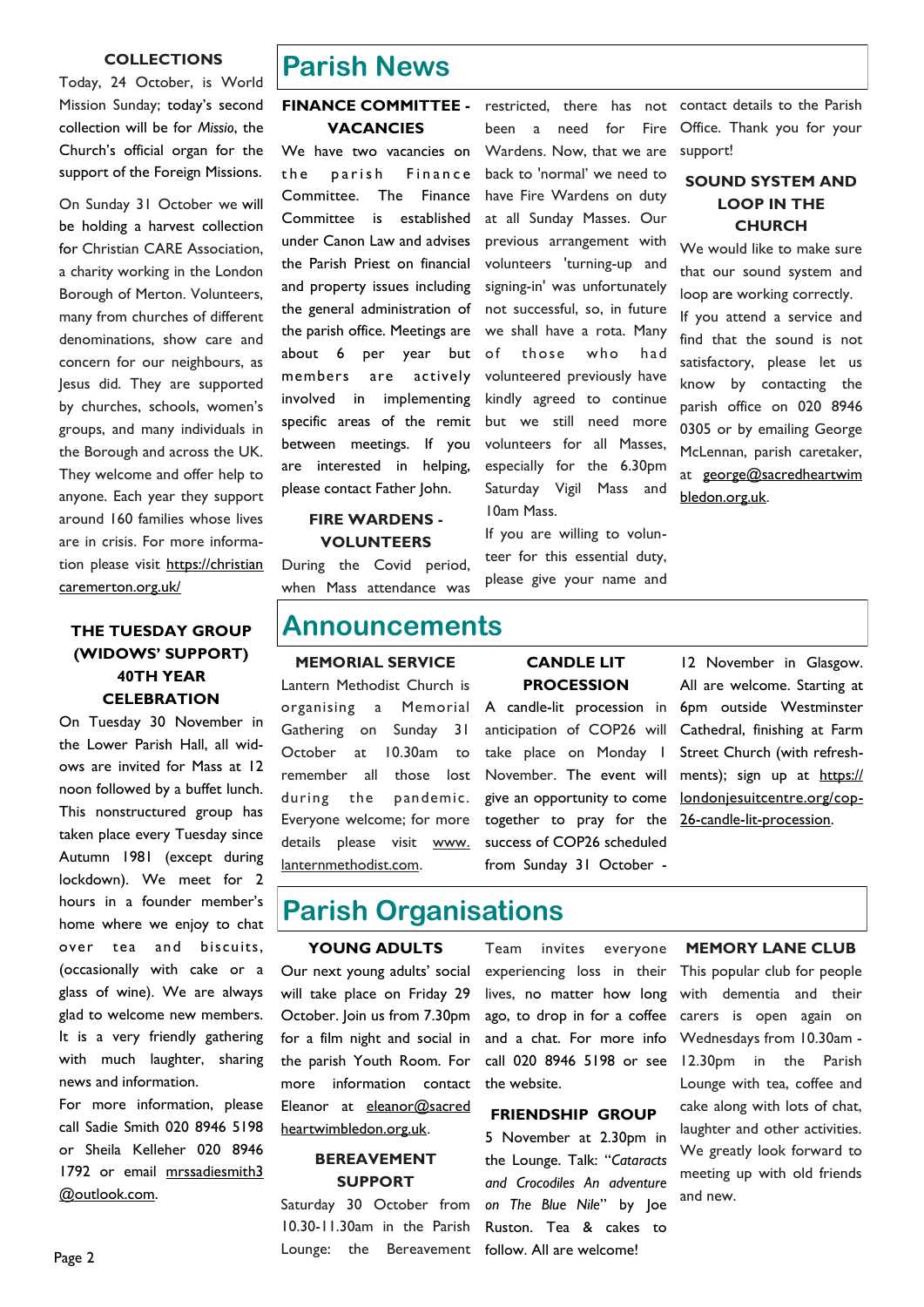### **Social & Cultural**

### **NEWMAN CIRCLE**

On Wednesday 27 October at 7.30pm (Upper Hall) the Wimbledon Newman Circle invites you to a talk by Fr Michael Barnes SJ - known to so many parishioners as an excellent preacher & eminent professor who currently is at the Margaret Beaufort Institute of Theology, Cambridge: "*A pilgrimage of hope with Pope Francis into a post pandemic world"* We are living at a time of much anxiety as a result of the Covid pandemic, Brexit & climate change inter alia. How do we move forward? Pope Francis suggested a way in his book *Let us dream; the path to a better future:* "..*to come out of this crisis better, we have to see clearly, choose well & act right. Let us talk about how. Let us dare to dream*."

### **ST MARTHA'S GUILD OF CHURCH CLEANERS**

"We need two cleaners to clean our warm and welcoming church. We are a team of men and women, friendly, sociable, and dedicated cleaners. All ages are most welcome, and you will be blessed. Each person is given /and responsible for/ a designated area to clean. We generally meet on Mondays after the 10am Mass or any day convenient to you." Contact: Anne Remedios, 020 8946 3653 or anne remedios@outlook.com.

### **PARISH CHRISTMAS LUNCH**

Christmas Day Saturday 25 December 2021

A warm invitation to share Christmas Day in the Parish Hall to anyone who is going to be on their own this Christmas: Carols & coffee from 11.30am Lunch at 1pm Surprise Visitor at 3pm Carriages at 3.30pm Volunteers and Guests on the day will sit and eat together. Sign up to join the festivities with Thelma at the Parish Office (or call 0208946 0305). As always, we will need donations to cover the cost of putting on a delicious lunch and buying gifts - your generosity, no matter how much you are able to afford is what helps this to happen and is so gratefully appreciated.

We need a few helpers prior to the event on Christmas Eve, drivers on Christmas Day and a few volunteers to serve on the day.

Please contact Louise ([louise@ginghamhearts.co.uk](mailto:louise@ginghamhearts.co.uk) or 07872 665 947).

### **SCHOOL OF COMMUNITY**

**Exploring our Faith**

This is the catechesis proposed by *Communion and Liberation* (CL) local community every Friday at 7.30pm in the Lounge. It is a moment of education to help develop the experience of the encounter with Christ throughout the charism of CL in the Church. For more information contact [school-of](mailto:school-of-community-wimbledon@googlegroups.com)[community-wimbledon@](mailto:school-of-community-wimbledon@googlegroups.com)  [googlegroups.com](mailto:school-of-community-wimbledon@googlegroups.com)

### **SCRIPTURE FROM SCRATCH**

The London Jesuit Centre invites you to an introduction to the New Testament: The NT tells the story of Jesus, the most remarkable person who ever lived, and of his disciples. It includes some of the most famous narratives in the world and the most memorable words ever spoken. In the NT we meet real people communicating with us, sharing their beliefs, their fears and their hopes. Dates: Thursdays, 11, 18, 25 Nov

and 2 & 9 Dec at 11am-12pm or 7-8pm (online).

Introductory session: Thu 4 Nov 11-11.30am or 7-7.30pm (online).

Level: Open to all designed to provide a manageable entry point to a subject area; accessible to those with little or no prior knowledge Course tutor: Brian Purfield Invited contribution: £65 ([more info](https://corn-pug-ems8.squarespace.com/invited-contribution) on the website) Venue: Online using Zoom app; to apply and register please visit [https://london](https://londonjesuitcentre.org/intro-to-the-new-testament)  [jesuitcentre.org/intro-to-the](https://londonjesuitcentre.org/intro-to-the-new-testament)[new-testament.](https://londonjesuitcentre.org/intro-to-the-new-testament)

# *Please introduce yourself to a member of the Parish Team after Mass and register online at https://sacredheart wimbledon.org.uk/ or by filling in a registration form, available at the back of the church*.

*New to the Parish?* 

### **TRAIN AS A RELATIONSHIP COUNSELLOR WITH** *MARRIAGE CARE*

*Catholic Marriage Care* are the largest faith-based relationship support specialists in the UK. They are looking for empathetic listeners who would like to train and volunteer with them as relationship counsellors and make a world of difference to couples and families. For more information please visit www.marriagecare[org.uk/crc.](http://www.marriagecare.org.uk/crc)

There will be an online CRC open event for anyone who would like to know more about this role, the training and *Marriage Care* on Monday 25 October from 1-2pm via Zoom. To join the Open Event, please contact Rachael Obrien at rachaelo@marriage [care.org.uk.](mailto:rachaelo@marriagecare.org.uk)

### **SAFEGUARDING**

It is the policy of the Catholic Church in England and Wales to report all allegations of abuse to statutory authorities, regardless of whether the abuse occurred recently or in the past, or whether the accused person is living or deceased. If you are concerned about the welfare of a child or adult at risk, do not delay in contacting the police, using 999 if a child or adult is believed to be in immediate danger. Further safeguarding information can be found on the parish website.